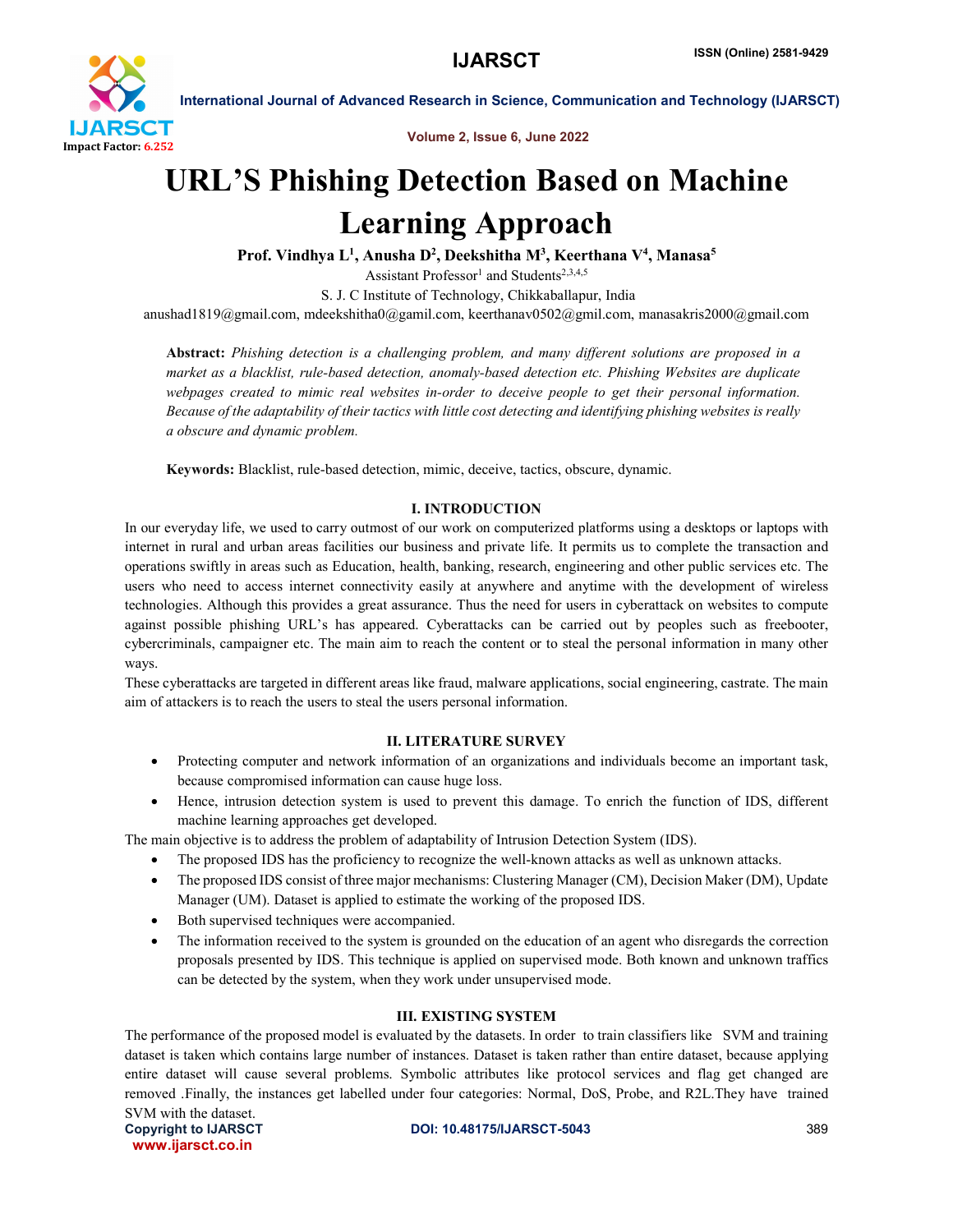

### Volume 2, Issue 6, June 2022

### IV. PROPOSED APPROACH METHODS

Dataset pre-processing, classification and result evaluation are the vital phases in the proposed model. In proposed system each phase is essential and enhances important influence on its performance. To examine the function of SVM and Naïve Bayes classifiers are the essential steps of this work. A. Pre-Processing Dataset contains symbolic features; these features are unable to process by the classifier.

### V. MACHINE LEARNING BASED ALGORITHMS

5.1 Support Vector Machine: Support Vector Machine (SVM) comes under supervised learning method, in which various types of data from different subjects get trained. In a high-dimensional space, SVM creates hyperplane or multiple hyperplanes. The hyperplane which optimally separates the given data into various classes with the major partition, consider as a best hyperplane. For evaluate the margins between hyperplanes, a non-linear classifier applies various kernel functions. Maximizing margins between hyperplanes is the main aim of these kernel functions like linear, polynomial, radial basis, and sigmoid. Due to the growing attention in SVMs, the eminent applications have been established by the developers and researchers. SVM deals a main role in image processing and pattern recognition applications. Usually a classification task mainly involves dividing data into two sets namely, training datasets and testing datasets. In that class label will be defined as "target variables" and attributes will be defined as features or "observed variables.

5.2 XGBOOST: Xgboost is a decision-tree based ensemble machine learning algorithm that uses a gradient boosting framework. In prediction problems involving unstructured data (images, text,etc..) artificial neural networks tend to outperform all other algorithms or framework. It provides parallel tree boosting and is the leading machine learning library for regression, classification, and ranking problems.

5.3 Decision Tree: Decision tree (DT) is one of the most popular algorithms in machine learning for binary classification. It results from the decision very fast by creating a small tree and can predict upon training dataset. As its name implies tree, it holds nodes and attribute denotes a test. The branch is the consequence of the test, and each terminal or end node, which is called leaves are the labels of the classification.

Determining the best attribute is the most important in this algorithm. Ross Quinlan developed the decision tree ID3 algorithm. It was primarily used in data mining and information theory. Now it is used in machine learning and natural language processing. The proposed model has used the ID3 algorithm in this paper to classify the website, whether it was an official or phishing website. The following steps are followed to get the outcome of the classification of this algorithm:

- 1. Start with the training data set. Give it the name 'S' and it should have attributes and classification
- 2. Determine the best attribute of the data sets
- 3. Divide the 'S' which each have a value of the best attributes
- 4. Build a decision tree node which holds the best attribute
- 5. Use iteration from step 3 and construct a new decision tree unless you cannot classify any more. Represent the leaf node as the outcome of the classification. Information gain can be obtained using entropy. Split information and gain ratio were used to select the alternative attributes which contained numerical values.

5.4 Random Forest Classifier: Random Forest (RF) is one of the robust algorithms in machine learning. It is a supervised learning algorithm used for classification and regression. It uses the bagging method to combine the learning model and average the overall result for better prediction. RF is used to classify the website between legitimate and phishing. As the random forest is a combination of many single trees, it can produce high.

Firstly it selected samples randomly. Then a decision tree on each sample of the dataset was built where the results are obtained from each decision tree. Then the method was applied to predict the result and to select the highest voted result for final prediction.

RF produced high accuracy over a single decision tree, even the data was missing. It could overcome the over-fitting problem.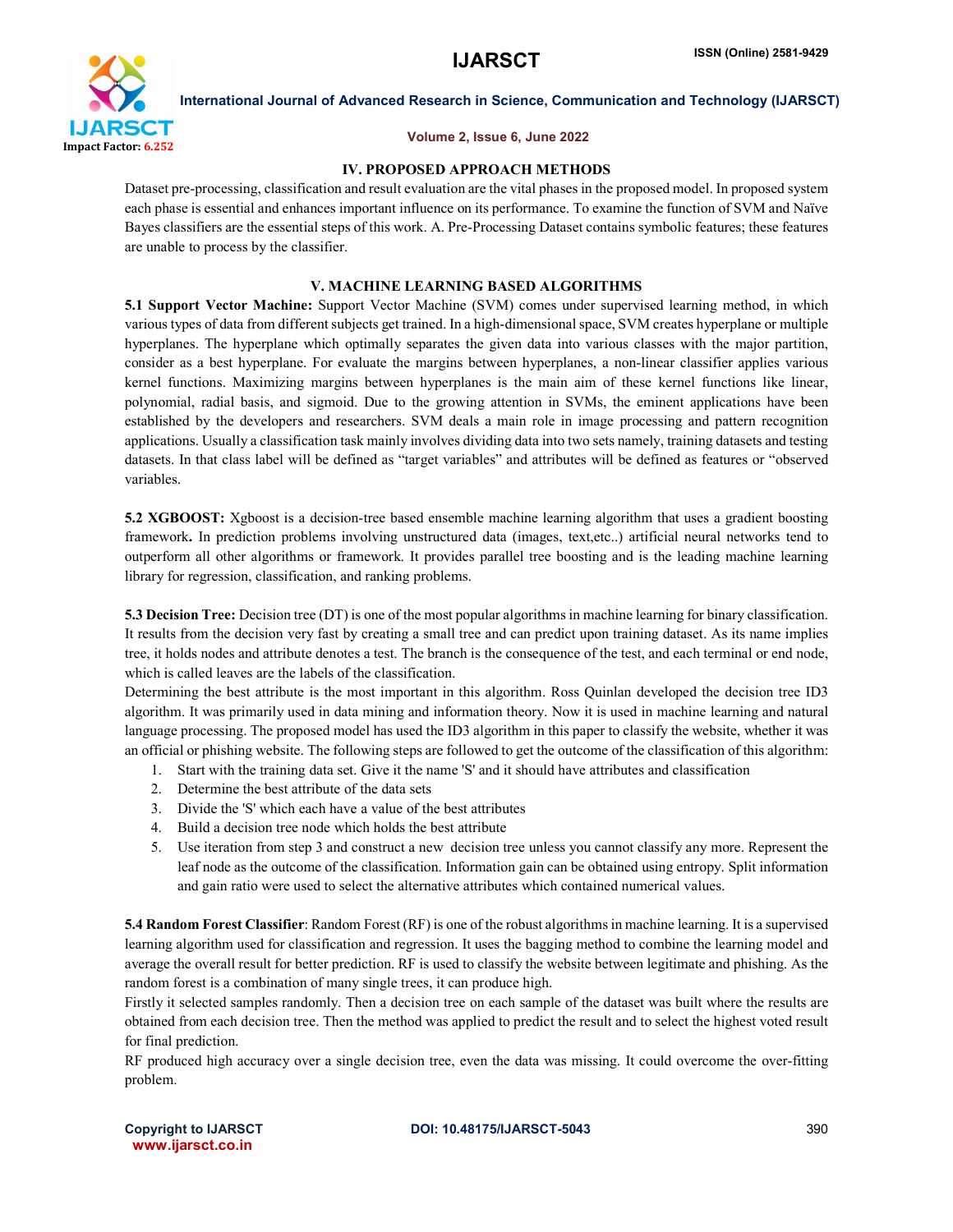

### Volume 2, Issue 6, June 2022

5.5 K-Nearest Neighbour: It is one of the simplest machine learning algorithms based on supervised learning technique K-NN algorithm assumes the similarity between the new case/data and available cases and put the new case into the category that is most similar to the available categories.

K-NN algorithms decide a number k which is the nearest neighbor to the data point that is to be classified. If the value of k is 6 it will look for 6 nearest neighbors to the data point. In this example if we assume  $k=8$  K-NN finds out about the 8 nearest neighbors.

5.6. Logistic Regression: Logistic regression is a supervised learning classification algorithm used to predict the probability of a target value.

Logistic regression predicts the output of categorical dependent variable. Therefore the outcome must be a categorical value. It can be either Yes or NO, 0 or 1, True or False etc.. but instead of giving the exact value as 0 and 1, it gives the probabilistic values which lies between 0 and 1.

Logistic regression is much similar to the Linear Regression except that how they are used. Linear Regression is used for solving Regression problems, whereas Logistic regression is used for solving the classification problems.

In Logistic regression instead of fitting a regression line, we fit an "s" shaped logistic function, which predicts two maximum values 0 or 1.

The curve from the logistic function indicates the likelihood of something such as whether the cells are cancerous or not, a mouse is obese or not based on its weight, etc.

Logistic Regression is a significant machine learning because it has the ability to provide probabilities and classify new data using continuous and discrete datasets.



### VI. SYSTEM DESIGN

- This is the Usage of finding the entered website is Phishing or not.
- For that used machine learning approach. In that carry with various algorithms like RF, KNN and Logistic Regression, support vector, decision tree etc.
- Here will first collect the dataset, for that dataset can carry with preprocessing like training and testing process.
- Train our model to recognize fake vs real URLs.
- Evaluate our model to see how it performs.
- Check for phishing or not.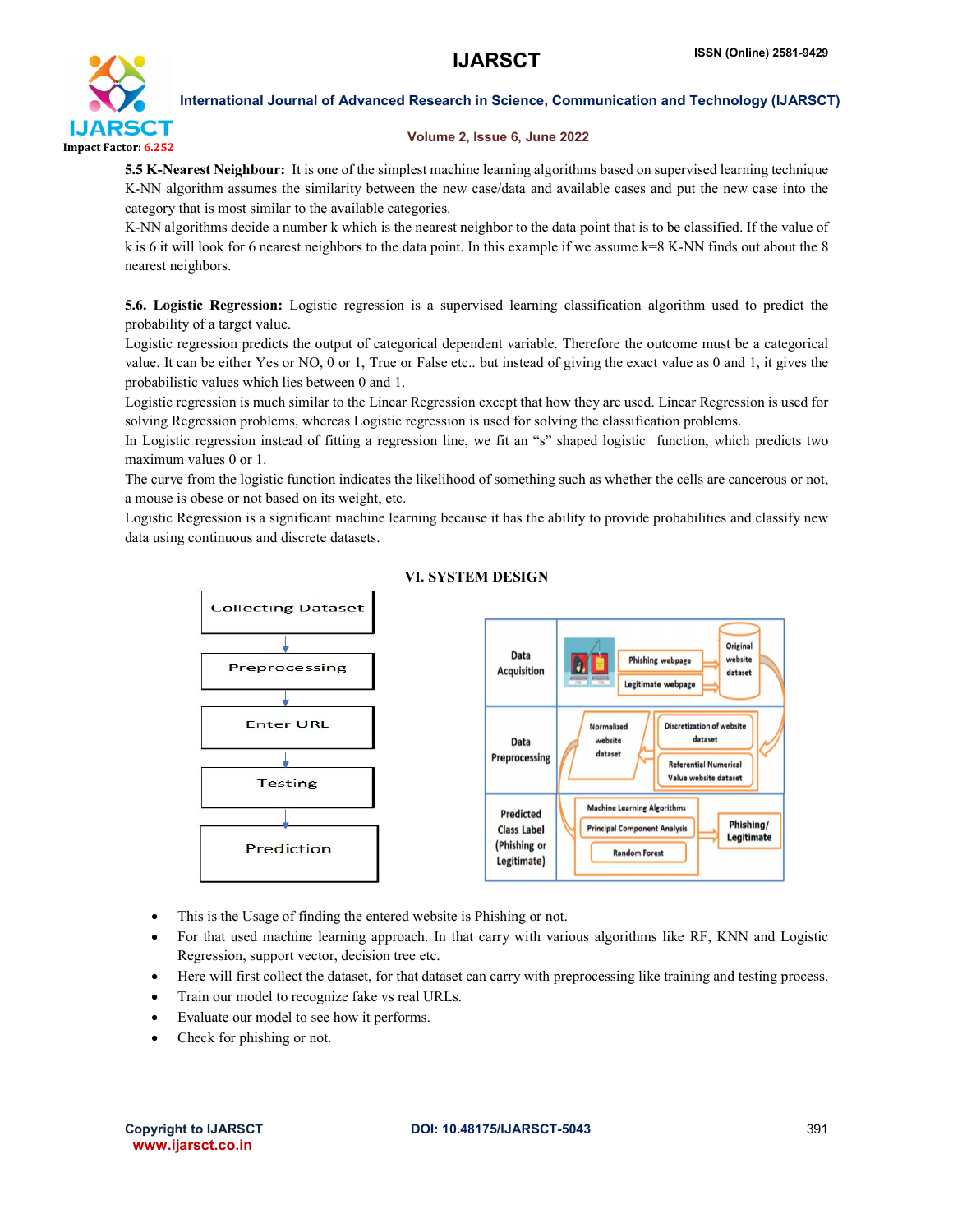

### Volume 2, Issue 6, June 2022

### VII. DATA FLOW DIAGRAM

**Data Flow Diagram Phising Website** 



In this above diagram User will first upload the dataset and the same dataset given to the classification system and that dataset is divided into testing dataset, train dataset. The training and testing dataset are giving to the model construction & training that is used to detect to results Whether predict phishing or not.

### VIII. IMPLEMENTATION

### 8.1 Import Required Libraries

 import pandas as pd import NumPy as np import seaborn as sns import os import matplotlib. pyplot as plt

### 8.2 Split Dataset into Train and Test

From sklearn.model\_selection import train\_test\_split x\_train,x\_test,y\_train,y\_test=train\_test\_split(dataset.iloc[:,-1]dataset.iloc[:,-1],test\_size=20, random\_state=6)

### 8.3 Building the ModelA

Copyright to IJARSCT **DOI: 10.48175/IJARSCT-5043** 392 www.ijarsct.co.in A. Logistic Regression importing of logistic regression Instantiate the model regression= logisticregression() Fit the model regression.fit(x\_train, y\_train) predicting the target value from the model  $y_t$  test\_regression = regression.predict(x\_test) y train regression = regression.predict(x train) computing the accuracy of the model performance.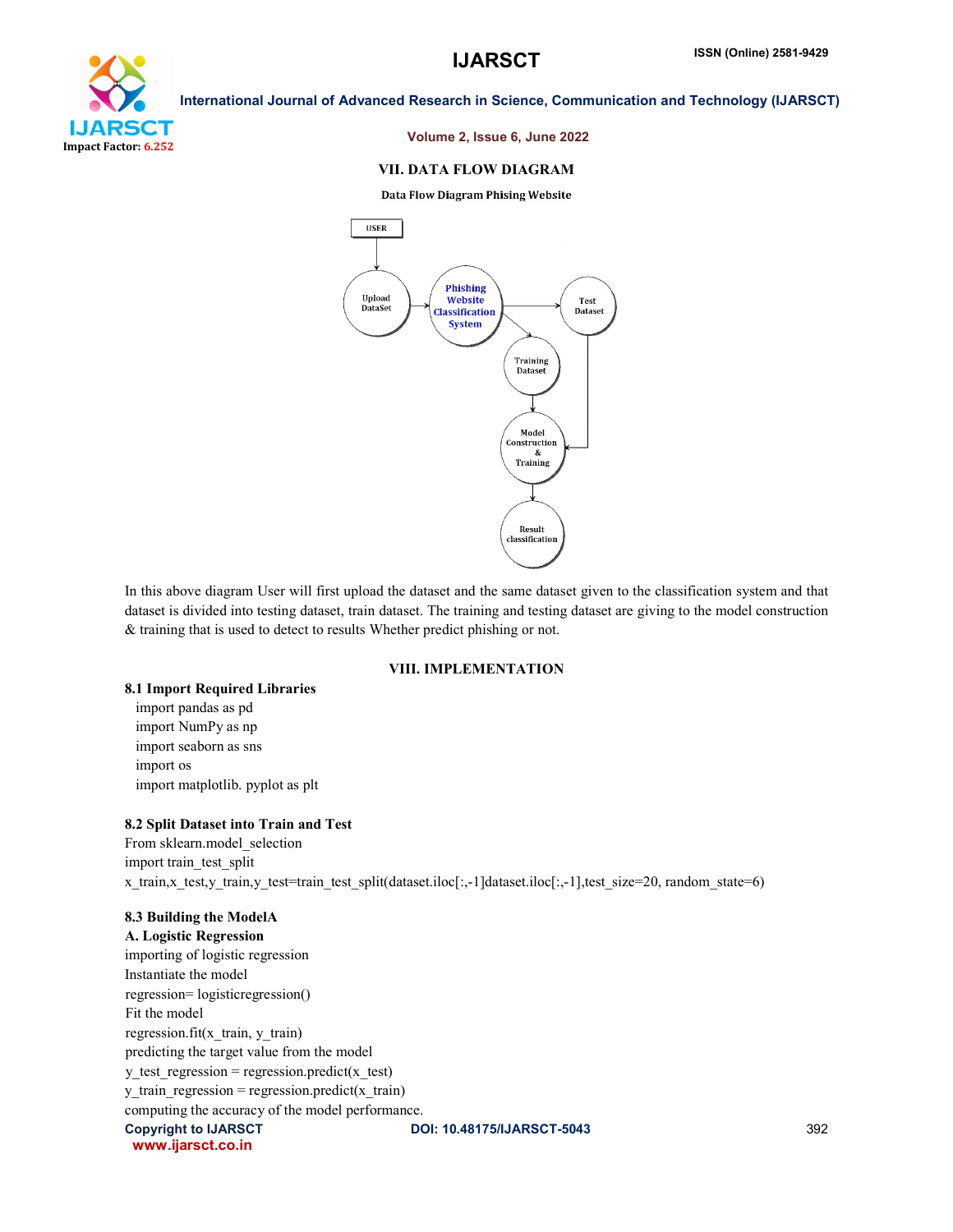

### Volume 2, Issue 6, June 2022

8.4 Decision Tree

importing of decisiontreeclassifier Instantiate the model tree= decisiontreeclassifier() Fit the model forest.fit(x\_train, y\_train) predicting the target value from the model y test tree = tree.predict(x test) y train tree = tree.predict(x train) computing the accuracy of the model performance.

### 8.5 Random Forest Classifier

importing of Random forest Classifier Instantiate the model forest= randomforestclassifier() Fit the model forest.fit(x\_train, y\_train) predicting the target value from the model y test forest= forest.predict(x test) y\_train\_forest= forest.predict(x\_train) computing the accuracy of the model performance.

### 8.6. k-Nearest Neighbor

 importing of k-Nearest Neighbor Instantiate the model  $km = k-Nearest Neighbour() = km.predict(x test)$ y train  $km = km.predict(x train)$ computing the accuracy of the model performance.

### 8.7 XG Boost:

importing of XG-Boost Instantiate the model xgb= XG-Boost() Fit the model  $knn.fit(x train, y train)$  predicting the target value from the model y\_test\_ knn Fit the model  $xgb.fit(x train, y train)$  predicting the target value from the model y test  $xgb = xgb.predict(x test)$ y train  $xgb = xgb.predict(x train)$ computing the accuracy of the model performance.

### 8.8 Artificial Neural Network:

importing of Artificial Neural Network Instantiate the model ann= Artificial Neural Network() Fit the model

www.ijarsct.co.in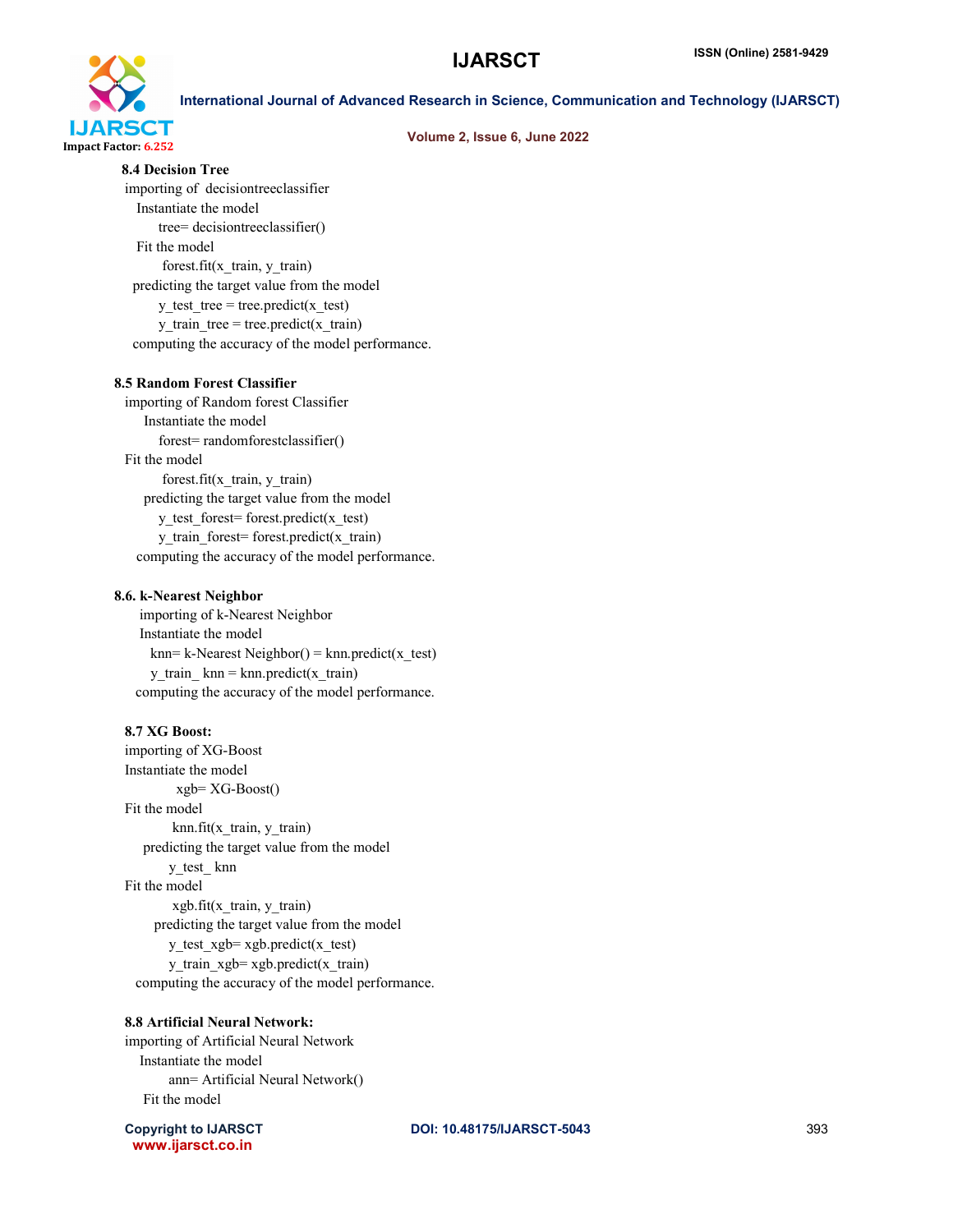

### Volume 2, Issue 6, June 2022

 ann.fit(x\_train, y\_train) predicting the target value from the model y test  $ann = ann.predict(x test)$ y train  $an = ann.predict(x train)$ computing the accuracy of the model performance.

### IX. RESULT

| Sl.no | <b>Algorithms used</b>    | <b>Accuracy</b> |
|-------|---------------------------|-----------------|
| 01    | Logistic Regression       | 93.47           |
| 02    | Decision Tree Classifier  | 96.47           |
| 03    | Random Forest Classifier  | 97.51           |
| 04    | k-Nearest Neighbor        | 95.70           |
| 05    | XG-Boost                  | 96.43           |
| 06    | Artificial Neural Network | 97.23           |

### X. CONCLUSION

Phishing is a serious security concern which may leads to loss sensitive personal information by the attackers. This project mainly focused on identifying features useful for detecting the phishing websites based on URL of the website and applying machine learning algorithms to classify the website is legitimate or phishing. It involves comparison of accuracy of six machine learning algorithms and then finalized Random forest algorithm emerging as the most accurate. RF algorithm is used to find whether website is phishing or not.

### ACKNOWLEDGEMENTS

We would like to express to gratitude to our college, SJC Institute of Technology our guide Prof. VINDYA L and our project coordinator Prof. ARAVIND TEJAS CHANDRA to have provides as with the opportunity to work on this project and given us support with guidance to make this project a success. We would also like to thank our teammates for their contribution and continued support and zeal towards this project. This project wouldn't be a success without them.

### **REFERENCES**

- [1]. Rishikesh Mahajan, Irfan Tidivate "Phishing Website Detection using Machine Learning Algorithms". In October 2018 https://www.researchgate.net/publication/32854178 Phishing Website Detection using Machine\_Learning\_Algorithms.
- [2]. Arun Kulkarni, Leonard L. Brown " Phishing Websites Detection using Machine Learning" In July 2019, International Journal of Advanced computer science and applications. https://thesai.org/Publications/ViewPaper?Volume=10&Issue=7&Code=IJACSA&SerialNo=2.
- [3]. Sushma Joshi, Dr S.M Joshi "Phishing URL's Detection Using Machine Learning Techniques", In 25thth- -th3 June 2019, International Journal Of computer engineering in research trends multidisciplinary,open,access. https://ijcert.org/ems/ijcert\_papers/V6I602.pdf.
- [4]. Liz hen Tang, Qusayr H. Mahmoud "A Survey of Machine Learning-Based Solutions for Phishing Website Detection", In 20 August 2021,department of electrical, computer, and software engineering, Ontario tech university, Oshawa, on LIG 0C5,Canada. https://www.mdpi.com/2504-4990/3/3/34.
- [5]. Naga Sundar Rao Pawar Babu Rao Pawar "Detection Of Phishing URL using machine learning", In 16th Aug 2021 MSc research projects. http://norma.ncirl.ie/5100/1/nagasunderraopawarbaburaopawar.pdf.

```
 www.ijarsct.co.in
```